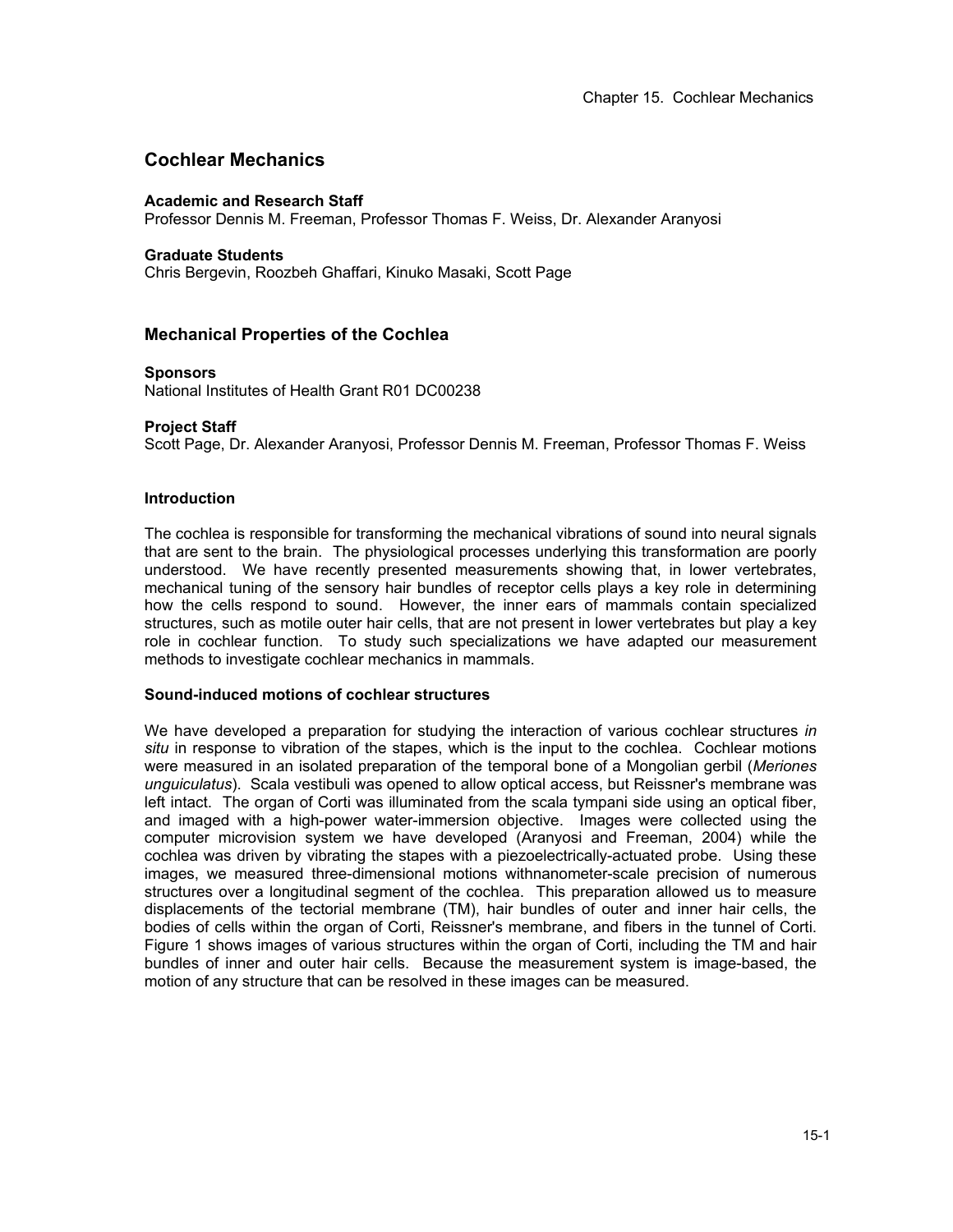### Chapter 15. Cochlear Mechanics



Figure 1: Images of an isolated gerbil cochlea. The motion of all structures that are visible in the images can be measured. **A**. A cross-sectional image through the organ of Corti. The long arrow points to a single efferent auditory nerve fiber crossing the tunnel of Corti. The short arrows point to the hair bundles of individual outer hair cells (OHCs). **B**. The hair bundles of three inner hair cells (IHCs). Individual stereocilia can be resolved within each bundle. **C**. The hair bundles of three OHCs. Although not resolved as well as IHC bundles, it is still possible to measure OHC bundle motion. **D**. Fibrillar structure of the TM. The straight bracket denotes the region where radial fibrils can be seen; the curly bracket denotes the region where the covering net is visible. **E**. Reissner's membrane. The cells and nuclei making up this membrane can be resolved.

Dynamic images reveal complex motions of the cochlea and its constituent structures. In five preparations we have seen a significant longitudinal component of motion of the organ of Corti in response to stapes motion (figure 2). Although this longitudinal motion may be affected by the presence of a hole in the cochlear apex, similar motions have been seen in response to electrical stimulation of an isolated apical turn of the cochlea (Karavitaki and Mountain, 2007), suggesting that this motion may be a natural vibrational mode of the organ. Moreover, the longitudinal motion of fibers in the tunnel of Corti in our preparation has a phase lead with respect to the motion of OHC bodies. One interpretation of this finding suggests that deformations basal to the measurement location induce fluid flow in the tunnel of Corti, and this fluid flow can rapidly propagate energy apically. Together, these results suggest that longitudinal motion may be a significant component of the cochlear response to sound, at least in the apex.



**Figure 2:** Longitudinal motion of the organ of Corti in response to a 400 Hz stimulus.A. Displacement of OHC bodies (left), IHC bundles (center), and TM marginal band (right). Longitudinal motion was largest at the IHCs, smallest at the TM, and nearly in phase at all locations. B. Displacement of an OHC body and an efferent fiber in the tunnel of Corti, from a different preparation. The efferent fiber had a phase lead with respect to the OHC body.

In addition to longitudinal motion, we have measured the relative motions of several structures in the radial direction (figure 3). The hair bundles of both inner and outer hair cells move relative to the bodies of outer hair cells, indicating that the acoustic stimulus is deflecting the hair bundles. Moreover, the TM moves radially out of phase with the bodies of OHCs. This counterphase motion is consistent with resonant-TM models of cochlear mechanics, and can serve to increase the shearing forces on hair bundles. However, in this preparation OHC bundle deflection and TM−RL shear displacement were not equivalent. This difference is similar to the difference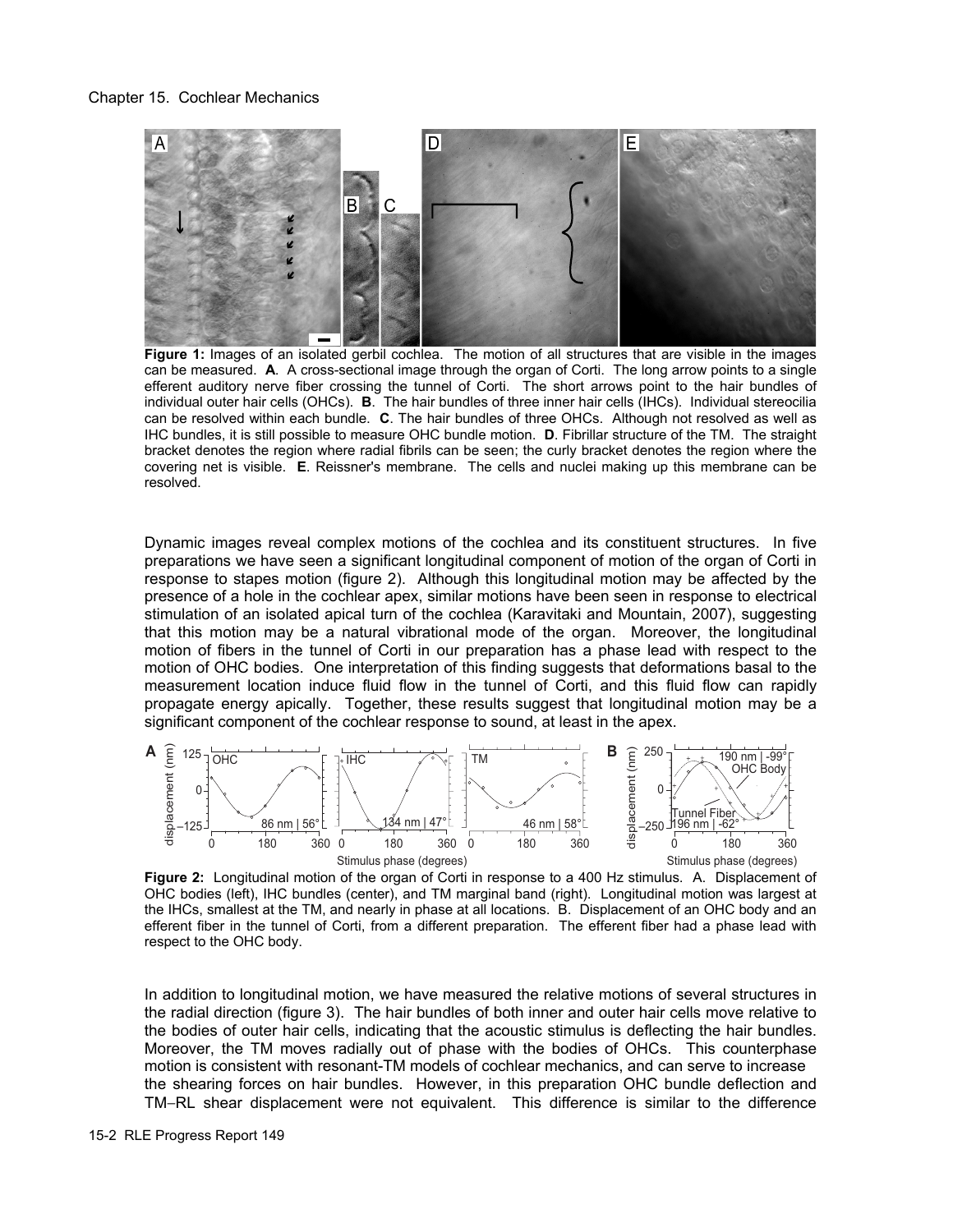between RL displacement and IHC bundle deflection seen in a similar study (Fridberger et al, 2006), and indicates that the interaction between the TM and OHC bundles may be more complex than commonly believed.



**Figure 3:** Radial motion of structures in an apical section of the organ of Corti in response to stapes vibration. The leftmost two plots show the displacement of hair bundles of outer and inner hair cells. Both displacements were nearly in phase, and the relative magnitude of displacement was somewhat larger for inner hair cell bundles. The center-right plot shows the displacement of OHC bodies. Compared to the displacement of bundles, OHC bodies moved less and lagged in phase. The rightmost plot shows the displacement of the marginal band of the TM. This portion of the TM moved nearly out of phase with the hair bundles and cell bodies. Stimulus was as described in figure 2.

The preparation has several aspects that make it valuable for studying cochlear micromechanics. First, stapes-driven motion simulates the *in vivo* drive to the cochlea. Second, the overall physical structure of the cochlea is kept intact to allow the propagation of traveling waves along the length of the cochlea. Third, endolymphatic space is not disrupted, so the organ of Corti is maintained in its normal fluid environment. These aspects ensure that the measured motions reflect the response of the cochlea to its natural stapes driven stimulus. The combination of stapes-driven motion with measurements of nanometer-scale three-dimensional motions of multiple structures over a longitudinal extent of the cochlea makes this preparation unique. This method will allow us to measure the interaction of the TM with hair bundles in three dimensions, and to look for evidence of a longitudinal TM traveling wave.

### **Improved Video Motion Measurement Techniques**

Video methods of studying high-speed motion, as applied to cochlear mechanics and MEMS metrology, combine stroboscopic illumination and light microscopy to allow the simultaneous measurement of motion of multiple structures in multiple dimensions. These methods, pioneered by our group, have become widely adopted (Davis and Freeman, 1995; Karavitaki and Mountain, 2007; Hu et al, 1999; Hemmert et al, 2000; Cai et al, 2003; Fridberger and Boutet de Monvel, 2003). Although these methods have proved quite powerful, they have important limitations. Technical issues limit video methods to measuring motions driven by sinusoidal or nearsinusoidal signals. At the same time, since the methods depend on low-frequency image acquisition, the sensitivity of the measurements is limited by ambient low-frequency vibrations which are difficult to eliminate.

We have developed a new image-based technique that overcomes these limitations, allowing us to measure spontaneous motions and motion in response to complex stimuli, such as clicks or non-sinusoidal signals, with even greater sensitivity. The recent development of line scan cameras (introduced to popular culture by their use at the finish lines of Olympic racing events) is a windfall for cochlear micromechanics. The frame rates of commercially available line scan cameras approach 100 kHz, which should enable one-dimensional measurements of cochlear motion without requiring stroboscopic illumination (figure 4). Since the system does not alias motions down to low frequencies where table vibrations confound measurements, we can measure sub-nanometer motions — motions near the threshold of hearing.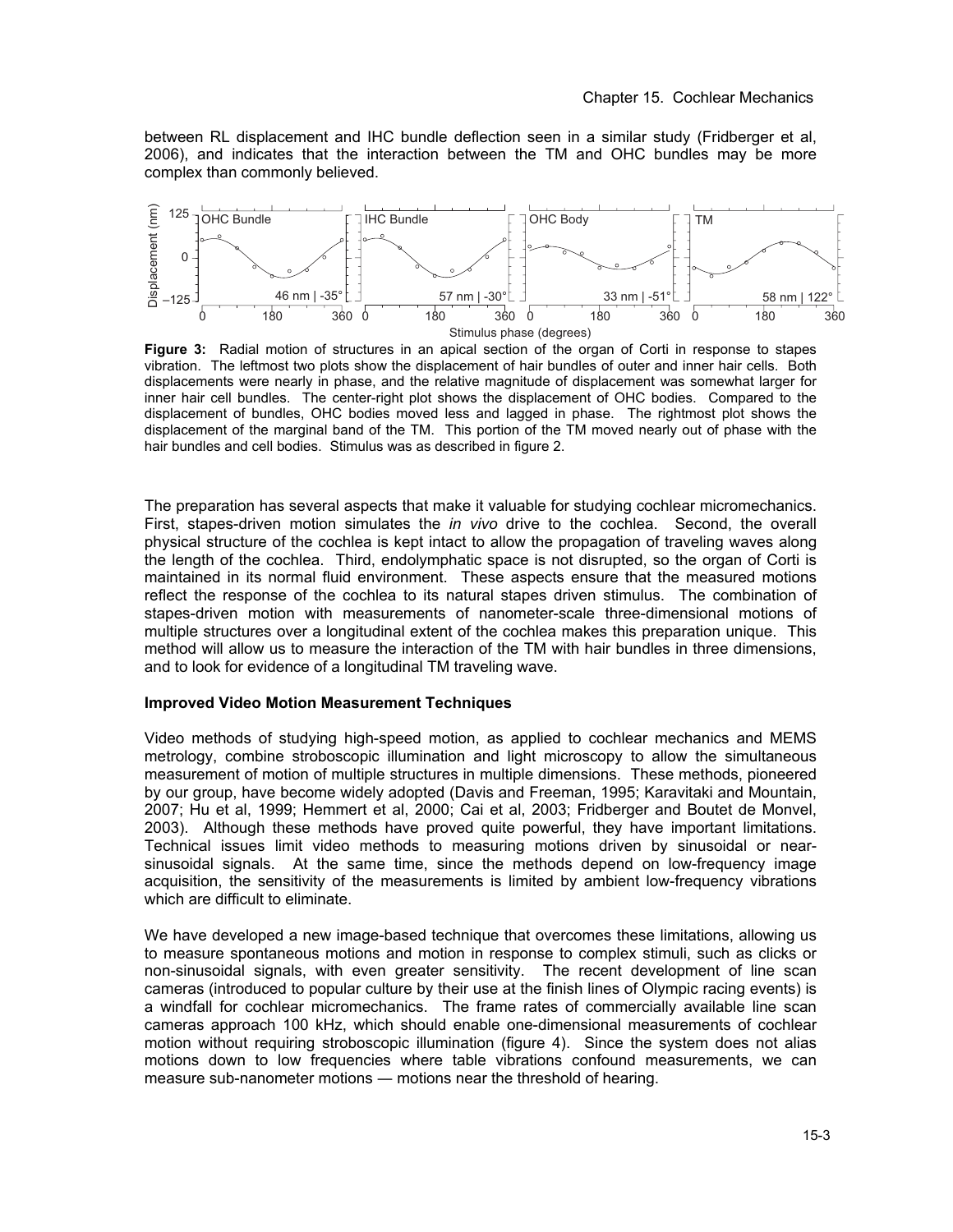

**Figure 4:** Step response of a piezoelectric bimorph actuator imaged with 0.195 ms time resolution using a line scan camera. Each column of pixels in the image shows the edge of a bimorph viewed under a light microscope and recorded with a line scan camera. Adjacent columns of pixels indicate successive frames recorded at a frame rate of 5120 frames/s. The steady-state position change in response to a 5V step was 14 μm, but the bimorph oscillated at 430 Hz for more than 100 milliseconds with a peak-to-peak amplitude that initially exceeded 30 μm.

# **A Comparative Study of Otoacoustic Emissions**

## **Project Staff**

Chris Bergevin, Professor Dennis M. Freeman, Prof. Christopher Shera

## **Background**

The ear not only detects ambient sounds, but actively emits sounds as well. These *otoacoustic emissions* (OAEs) reveal insight into the normal functioning of the auditory system, with applications in both research and clinical diagnosis. Although OAEs can be measured in the ears of most vertebrates, current models of OAE generation have focused primarily upon mammals, where unique features such as basilar membrane traveling waves and cell body somatic motility are believed to play a significant role. We have examined OAEs using identical methods in species that either have or lack these features to determine their contribution to OAE generation (figure 5).



**Figure 5**: Simplified schematic of the inner ear anatomy of several species. Each image shows a crosssectional view of the inner ear of one species. Notable features include bone (striped), fluid-filled spaces (white), hair cells containing hair bundles that project upward, and tectorial structures in close proximity to the bundles.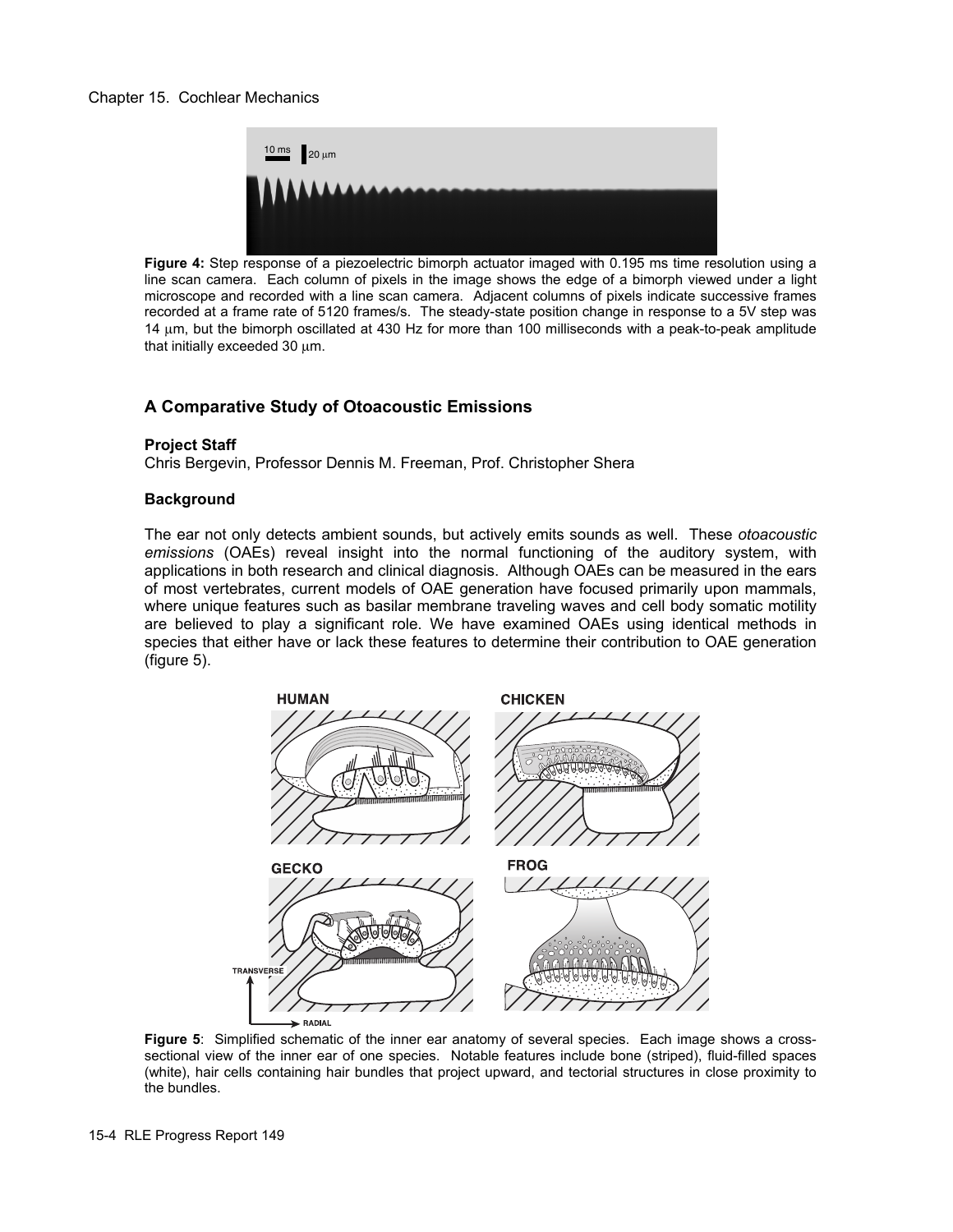## **Evoked Otoacoustic Emissions**

OAEs can either arise spontaneously or be evoked by an external acoustic stimulus. Evoked OAEs can be generated at the stimulus frequencies of single tones (SFOAEs) or by the intermodulation of two tones at distortion product frequencies (DPOAEs). Our results show that both DPOAEs and SFOAEs are largest below 2—3 kHz in species that lack traveling waves and somatic motility (figure 6).



Figure 6: Comparison of DPOAE magnitudes across species. For all ears, two tones (f<sub>1</sub> and f<sub>2</sub>) were presented to the ear at equal levels (65 dB SPL) and at a fixed frequency ratio  $(f_2/f_1=1.22)$ . Each data point for a given species represents the magnitude averaged across individuals and frequency (in octave bins).

Mammalian OAEs have been proposed to arise from two fundamentally different mechanisms, one based upon linear reflection and the other on nonlinear distortion. Emission phase is used to distinguish between these two mechanisms. Our results (figure 7) indicate that the chicken ear behaves similarly to humans, suggestive of two mechanisms in the avian ear. However, emission mechanisms in the gecko and frog ears cannot be distinguished on the basis of phase. Consequently, it is not possible to determine for these species whether emissions result from two or only one mechanism.



**Figure 7:** Comparison of SFOAE and DPOAE phase versus emission frequency. In all species, SFOAEs were evoked using a 40 dB SPL tone while DPOAEs were evoked using a pair of equal level tones at 65 dB SPL. In humans and chickens, the phase of 2f1-f2 emissions is relatively constant with frequency compared to the phase of 2f2-f1 and SFOAE emissions. In geckos and frogs, no such difference can be seen.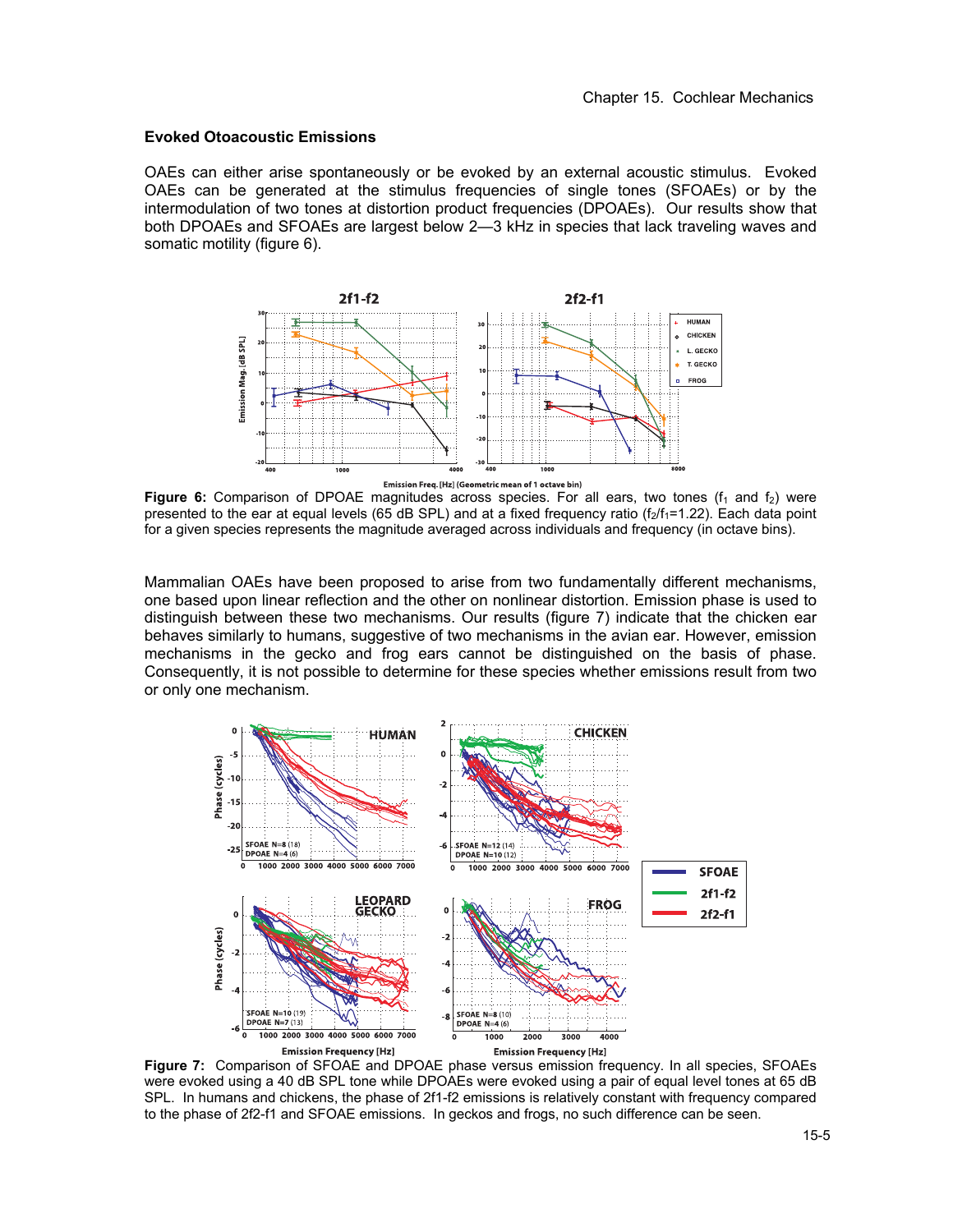Chapter 15. Cochlear Mechanics

In all species, emissions exhibit significant delays, on the order of 1-10 ms or longer. These delays may arise from mechanical tuning properties of various inner ear structures, in addition to delays associated with the propagation of sound through the inner ear. Comparing SFOAE delays with measures of the sharpness of tuning derived from auditory nerve fibers shows that in all species except the frog, the frequency dependence of mechanical tuning correlates with the observed emission delays (figure 8).



**Figure 8:** Comparison of SFOAE delays (expressed in dimensionless form as the number of stimulus cycles of delay) and auditory nerve fibers  $Q_{10dB}$  values. In all species except the frog, the two measurements exhibit a similar frequency dependence.

Evoked OAEs can grow non-monotonically with stimulus level. It has been proposed that an instantaneous nonlinear point source can account for this growth. By measuring an array of level-growth functions across species, our results indicate that numerous inconsistencies between OAEs and single-source model predictions (figure 9) argues in favor of the multiple-source theory.



**Figure 9:** Non-monotonic SFOAE growth in an individual gecko ear. Histogram shows the distribution of phase jumps across a notch in all species. One of the single-source model predictions is that the phase jump across a notch is strictly 1/2 cycle, in clear contrast to the data.